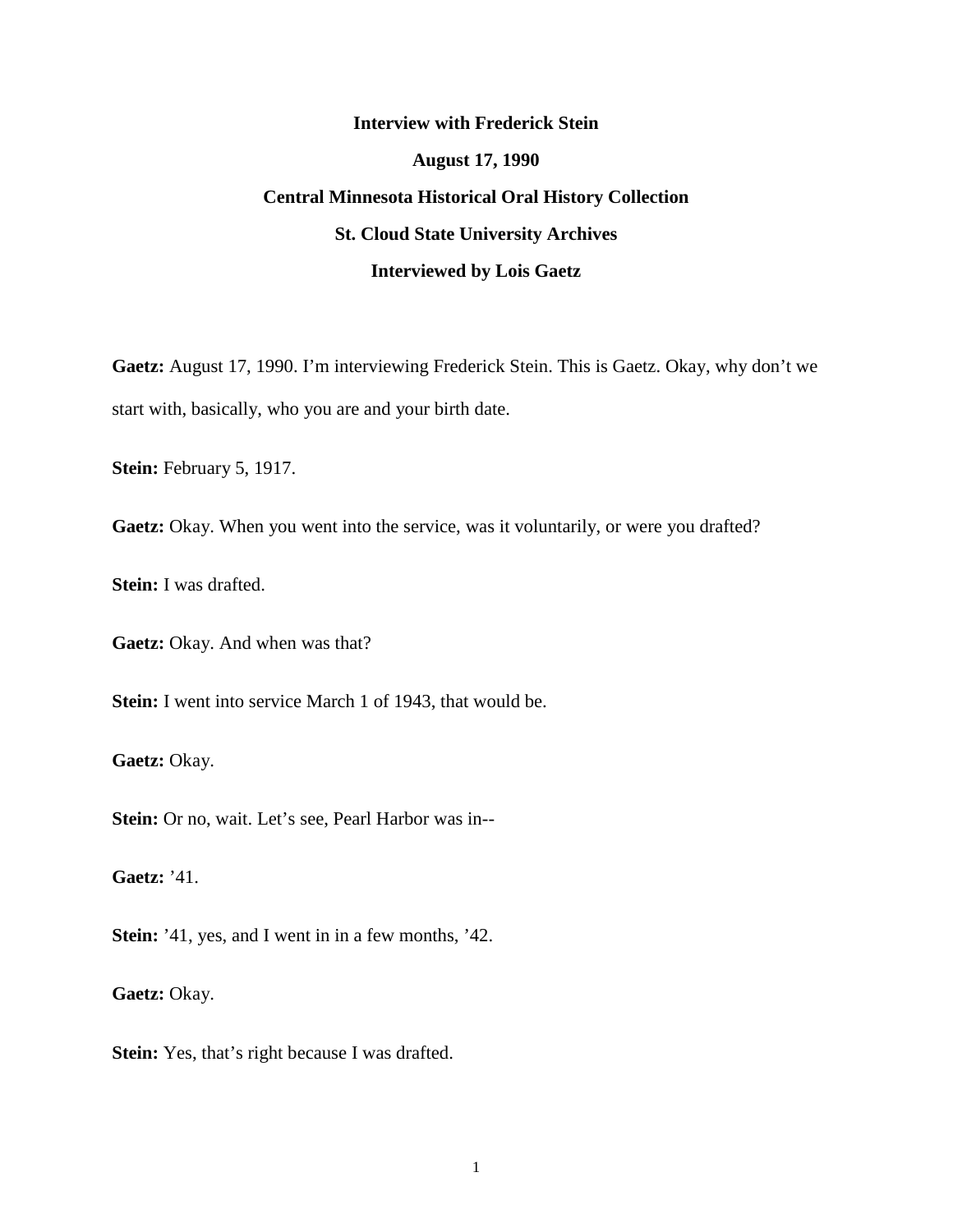**Gaetz:** You went in right after. Okay.

**Stein:** Yes.

**Gaetz:** Okay. So, you went in before your brothers.

**Stein:** Yes. Well, Rog [Roger] was already in the service, but he had volunteered, you know. Before the war started, he was in.

**Gaetz:** Okay, so you were drafted.

**Stein:** Otherwise, I was the first one of the three.

**Gaetz:** And where did you go?

**Stein:** To start out with, Fort Snelling. All of them did from around here, I guess.

**Gaetz:** Okay. And where did you do your basic?

**Stein:** Camp Crowder, Missouri, C-R-O-W-D-E-R.

**Gaetz:** Okay. Now, that's a different camp. Is there any reason why—I mean, everybody I've talked to that I've worked with here has gone to different camps—is there any reason why you went to that camp?

**Stein:** Well, it all depends upon where they needed somebody in particular areas, I guess. That was the Signal Corps down there, and apparently they needed Signal Corps. They did give you some basic tests at Fort Snelling. You were sort of divided whether you would go Infantry or maybe Signal Corps or maybe office, depending on what they felt you were best qualified for. So, they did kind of break it down a little bit at Fort Snelling.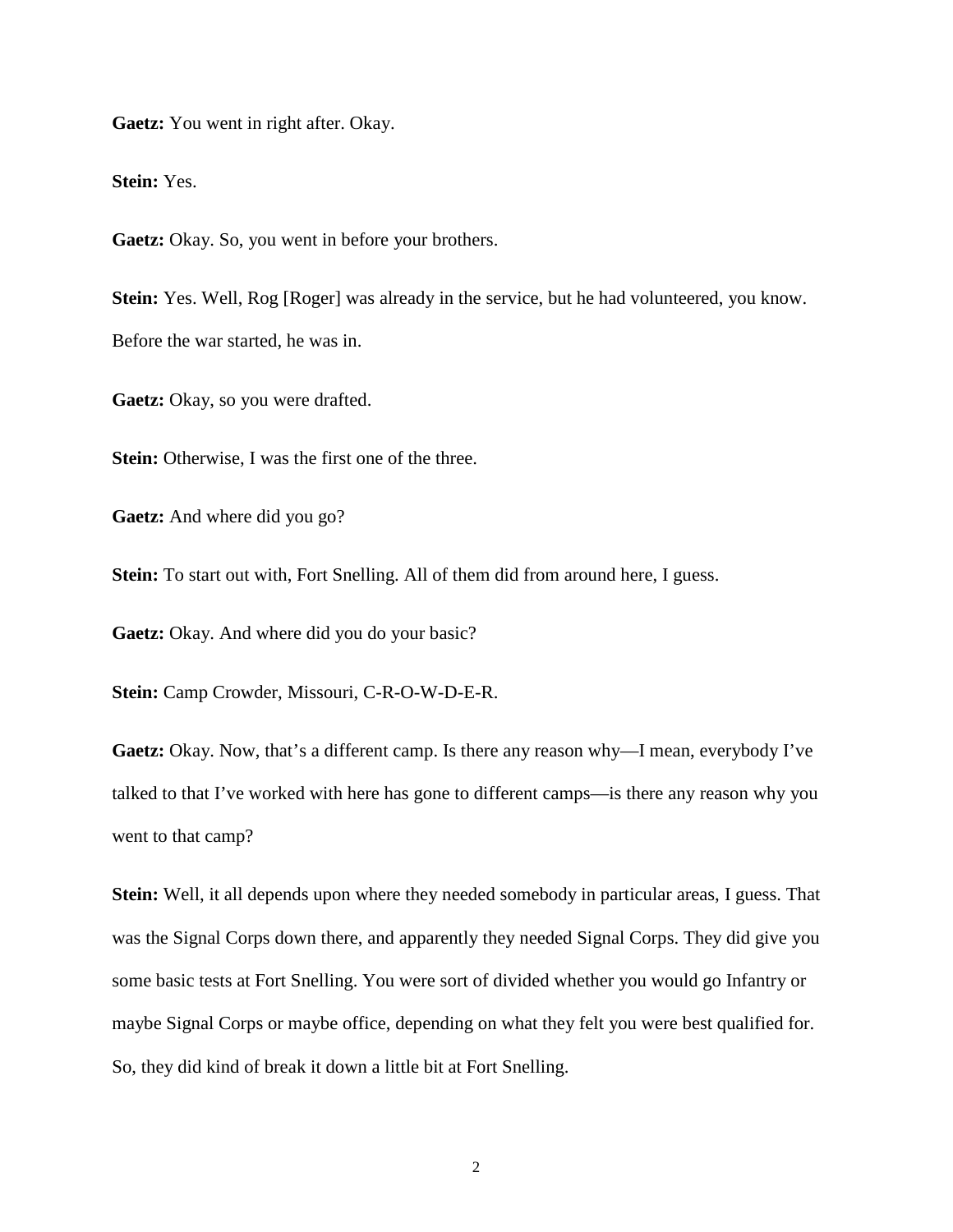**Gaeetz:** Before you were, okay.

**Stein:** Yeah. And then, I was sent to the Signal Corps.

**Gaetz:** Okay. What was it like at Camp Crowder?

**Stein:** Oh, they kept you busy. It was not that bad, you know. We got into basic training and then some Signal Corps work. They had further tests down there. Then, I was put in as a radio operator. That was supposed to be my qualifications. Then, we spent about three months at Camp Crowder, then we went to a radio school at Kansas City. We spent that summer of '42 in Kansas City at radio school.

**Gaetz:** So, that's where you got, basically, your advanced training? And the, from there, where did you go from Kansas City?

**Stein:** Well, then they said they needed radio operators to go to North Africa, and they were getting some together in Massachusetts. So, we flew by plane. In fact, they graduated us a week early and flew us by plane out there to some training in Massachusetts on Cape Cod. We trained there with the amphibians, you know, landing craft. Of course, I didn't see much future in that, carrying a radio up on the beach somewhere. At that time you could, I enlisted in the Air Corps at Cape Cod out there. In the meantime, I took a test out there, but I never heard anything further. Then, we went down to Florida and did amphibious training for about three months. Then I went all across the country to Fort Ord, California. That was the staging area that we were supposed to go to the Pacific from there. While I was out there in California waiting with our amphibious unit, I was called into the office and the commander said that he had a letter. He didn't know what it was about, but he had a notice that I was supposed to be transferred to Santa Anna,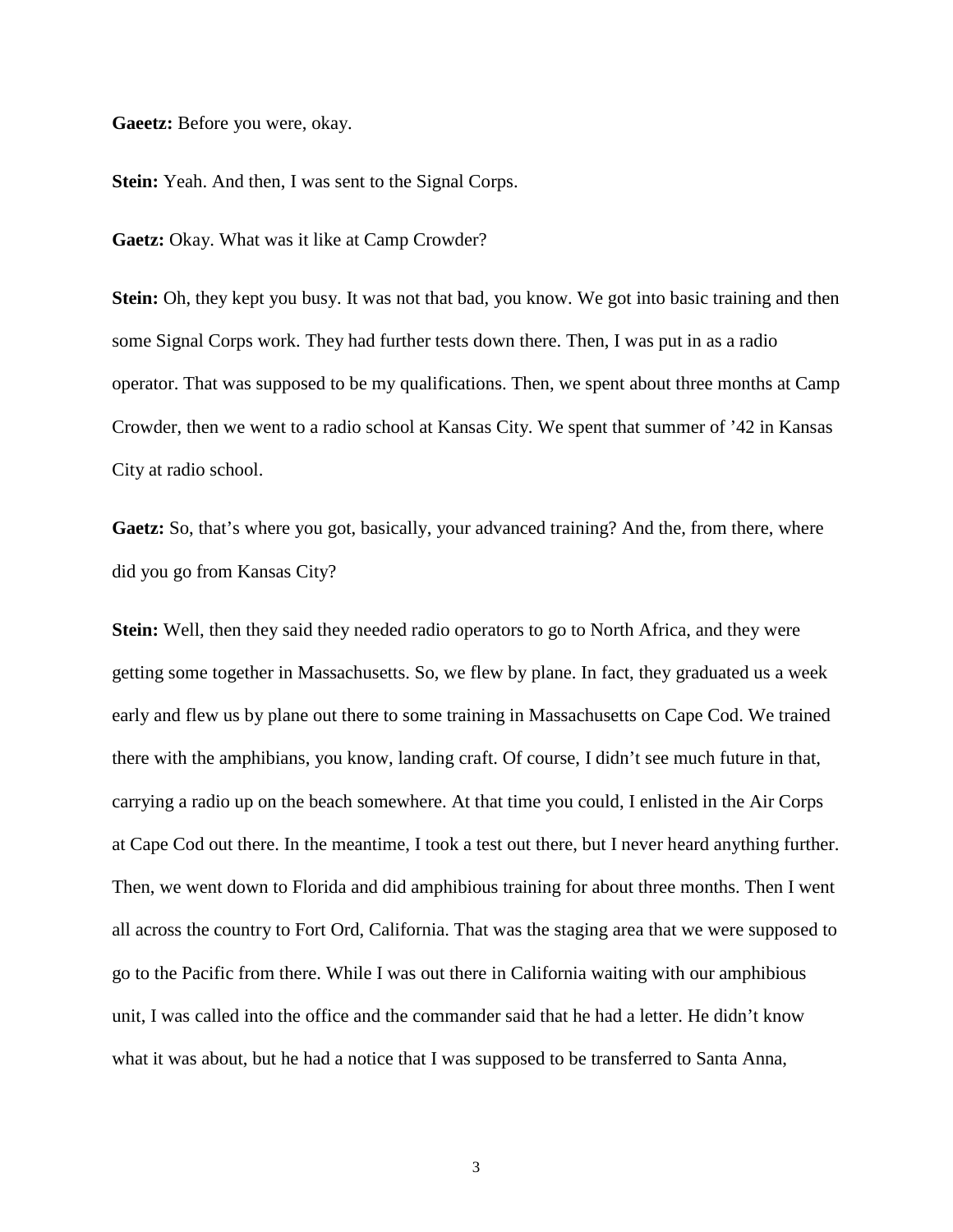California. That's the Air Corps basic training. So, they had apparently accepted everything, so I got out of the amphibians and went down and started Air Corps training.

**Gaetz:** So you went to Santa Anna. How did you end up from over there going to Europe?

**Stein:** Well, that's a long story too. [laughs]

**Gaetz:** Well, let's hear it.

**Stein:** At Santa Anna, I joined the Air Corps. Then, you take a bunch of tests again to see what you might qualify for: a pilot, bombardier, navigator, whatever. I wound up going to navigation school. They said that's what I should be doing, according to my qualifications. So, then, we spent some time down there, a little bit of basic Air Corps training, but then we went to March Field, California navigation school. That's near Sacramento. We spent pretty near six months of training in that navigation school just with flying and a lot of class work, whatever it took. Then, we graduated as navigators, second lieutenants in June or July of '43, I guess it was. After we graduated, we had two weeks off. I came home. And then, the orders were to go to Clovis, New Mexico. That's where they were getting crews together for the various operations. I was assigned to B-24s, and that's where we got together with some of the other fellows of our crew. They were putting the crews together. And we flew some B-24s there. Then, we went to Biggs Field, Texas, at El Paso, and we did some more B-24 training. Then, we were supposed to be ready to go overseas. So, we were transferred to Wichita, Kansas, and that's where we picked up our plane. That was in December of '43. So, we picked up a B-24, and we had our whole crew together. And from there, we flew to Miami, Florida with the plane and spent a couple days there. Then, we took off for England by way of South America. We flew to Belem, Brazil, overnight there, and then we crossed the ocean to Dakar in West Africa. Then, we went to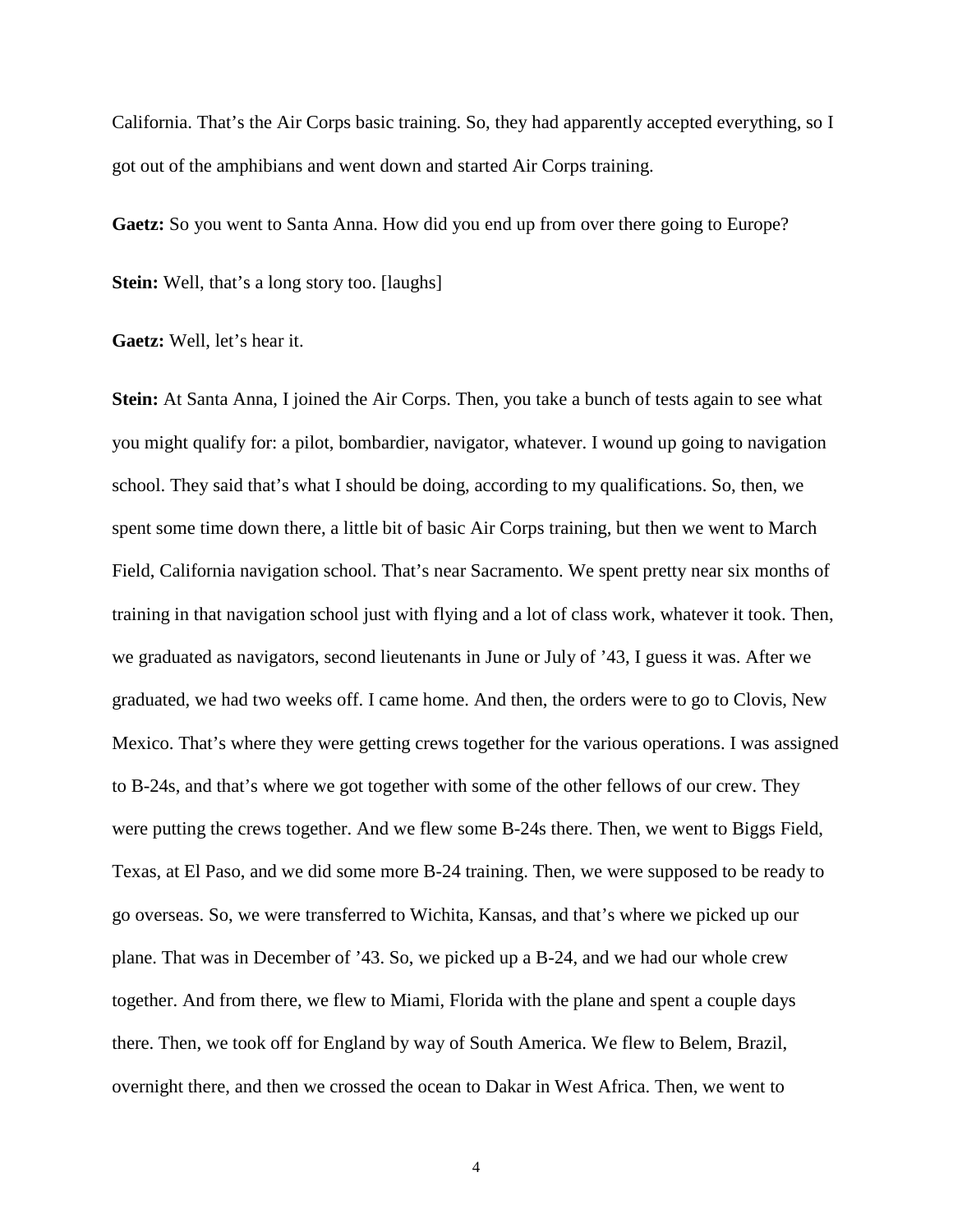Marrakesh, North Africa, and from there we went out over the ocean and flew up to England. Then, we did some staging there again. In fact, we went to North Ireland and did some for a couple of weeks for training. Finally, we were assigned to the 453<sup>rd</sup> Bomb Group at Norwich, England near the little town of Attleborough. We started training there. We flew some training missions. Then, we started flying bombing missions. It was about the first part of March when we started flying bombing missions over Germany and France. We flew 32 missions altogether. I kept a little diary of all the missions that we flew, what bomb load we had, how many hours we flew and what all happened. I've got some copies of those, and I'll give you those if you'd like.

**Gaetz:** I'd appreciate that.

**Stein:** It's not a very long explanation, but each flight has something on it.

**Gaetz:** I would appreciate that.

**Stein:** So, we flew until June of '44. We flew on D-Day, when the big invasion was. We flew that day, we were still flying then, and then we flew about three or four missions after that to make up our 32. Then, we were sent home by ship. The *America*, I think it was they called it at that time. Originally, it was actually the *Queen Elizabeth*, but they renamed it, I think. It was a big ship. We went to Boston. From Boston, we went to Miami again. And then from Miami I was assigned to Charleston, South Carolina. At Charleston, I did some navigation training for pilots that were training for the Pacific. We were instructors. I was there until I was discharged until in about October of '45.

**Gaetz:** Okay. On a typical day, after you were in England, what was that like, say when you had a mission? What was a mission like?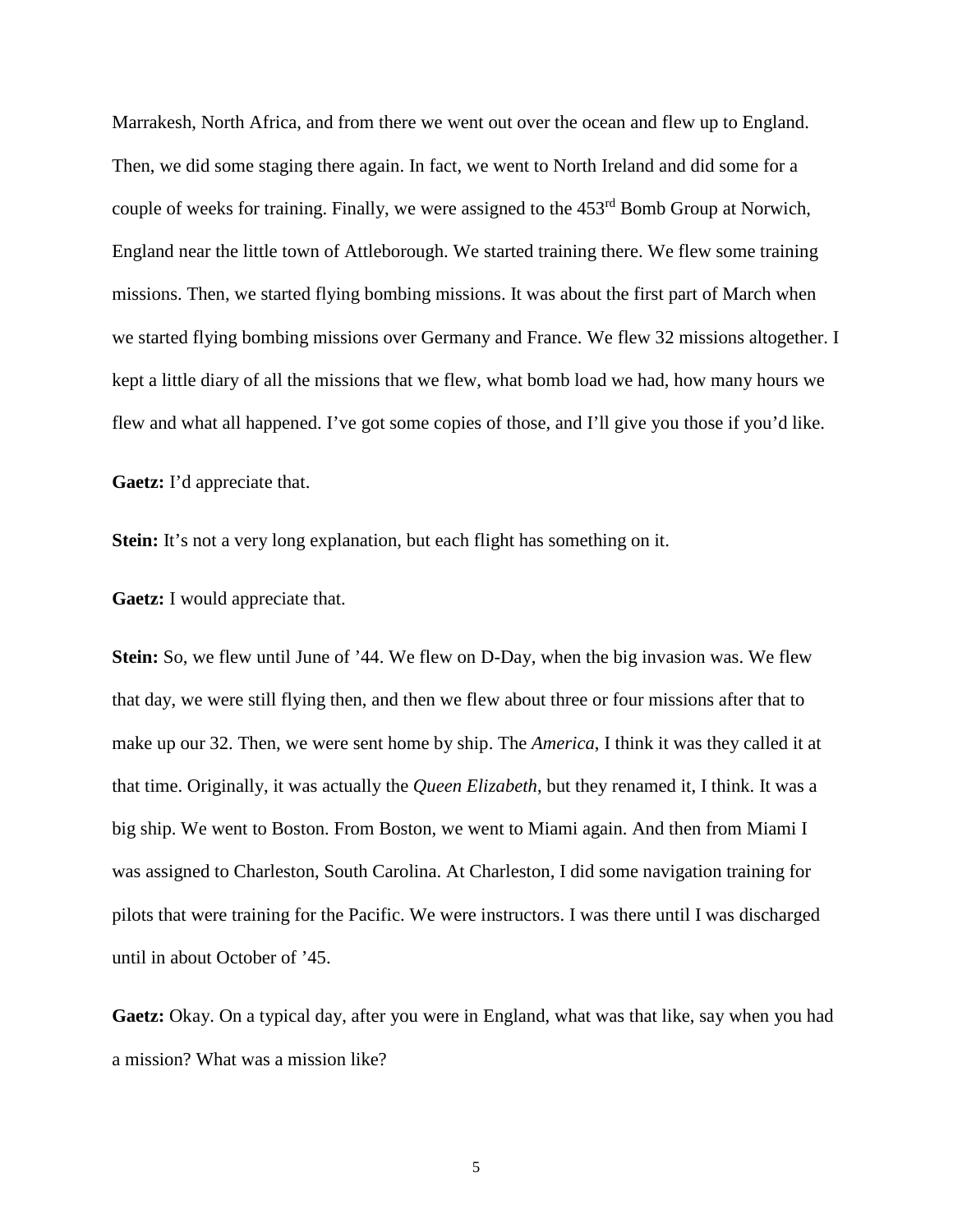**Stein:** Well, it started real early in the morning. That was the hardest part of the whole missions, sometimes they'd wake you at 3:00 in the morning, maybe 4:00, depending on what the mission was and how far. Over in England, in March and April it was chilly. There wasn't much snow or anything, but damp, chilly, and we had these little huts we lived in and we never had any heat in them. You had about six blankets to keep warm. And then, they'd come about 3:00 in the morning, "Time to get up. Get up." And everybody would grunt and groan, and you hadn't much to look forward to, nothing exciting that you wanted to look forward to. That was the hardest part was getting out of those cold beds, going over to the cold mess hall and having breakfast of probably powdered eggs and whatever they happened to have. Then, go over to the briefing room and find out what your mission is and where you're going and get all the instructions. Then, you would go back to where you had all your clothes and everything, got dressed, got ready. And then, a jeep probably took us out to the plane about a half hour before take-off time, so you'd check in there and see that everything was okay. Then, you would take off with whatever bomb loads you had for that day. Sometimes if you were going a long ways, you were loaded pretty heavy. Probably a lot more than the plane ordinarily would carry, but they suped them up so they could carry a pretty good sized load. And then you would take off, and you would have assembly. You never flew by yourself. You always flew—the whole squadron was a part of the group, and the group was again a part of the Second Air Division. And you would circle, circle, circle your field with a lead plane that was colored like the Fourth of July, different colors so everybody could see it. And then, they would gather in behind that and fly until they were all together. Then, you had a set time—everything was timed, maybe say 10:00 in the morning—you were supposed to be over Bethel or London, some part of London. That's when you were supposed to come over there, and that's timed with the others that are supposed to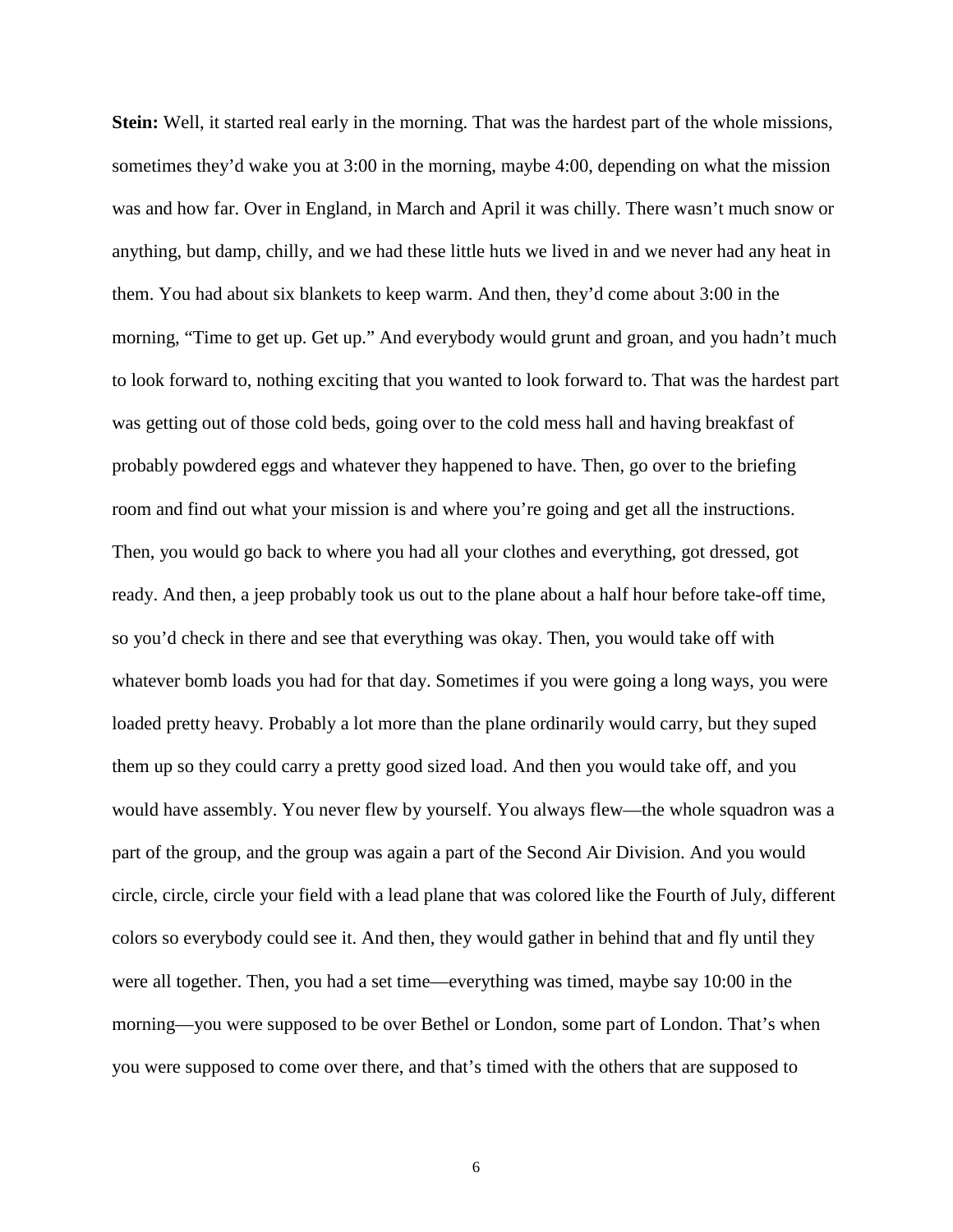come there and you'd all get together so that you'd sometimes fly 7-800, up to a thousand planes would all fly together at a time for protection. That took an hour, hour and a half to get that organized, so all the groups would get their group together and then get them together so that they were all flying at the same time in the same direction. Then, you would take off for the target area.

**Gaetz:** So, how big was your group? How many planes?

**Stein:** Our group was, I don't think we ever had more than 30 flying, between 24 and 30, in our bomb group.

**Gaetz:** Did you all know each other? I'm just curious.

**Stein:** Well, you got to know your own crew real well. Of course, that was just like your family over there. You flew together, and you depended on each other when you were in the air. And you stayed together as one crew. You didn't fly with different people. You always stayed together, the same bunch. So, you really got to know your crew real well. And we had these Nissen huts. There were always two crews to a hut. In the officers' quarters, the four on one side of the hut were in one crew and the four on the other side were another crew. So, when we came over there, first our hut was empty. There had been crews in there, but they were shot down. So, we replaced them, and another replacement came. And about a week later, that replacement was shot down, and so we got another crew. We went through three crews while we over there as hutmates.

**Gaetz:** That's interesting because I haven't—I mean, I knew that crews stayed together. Did your whole crew come back at the same time that you did then?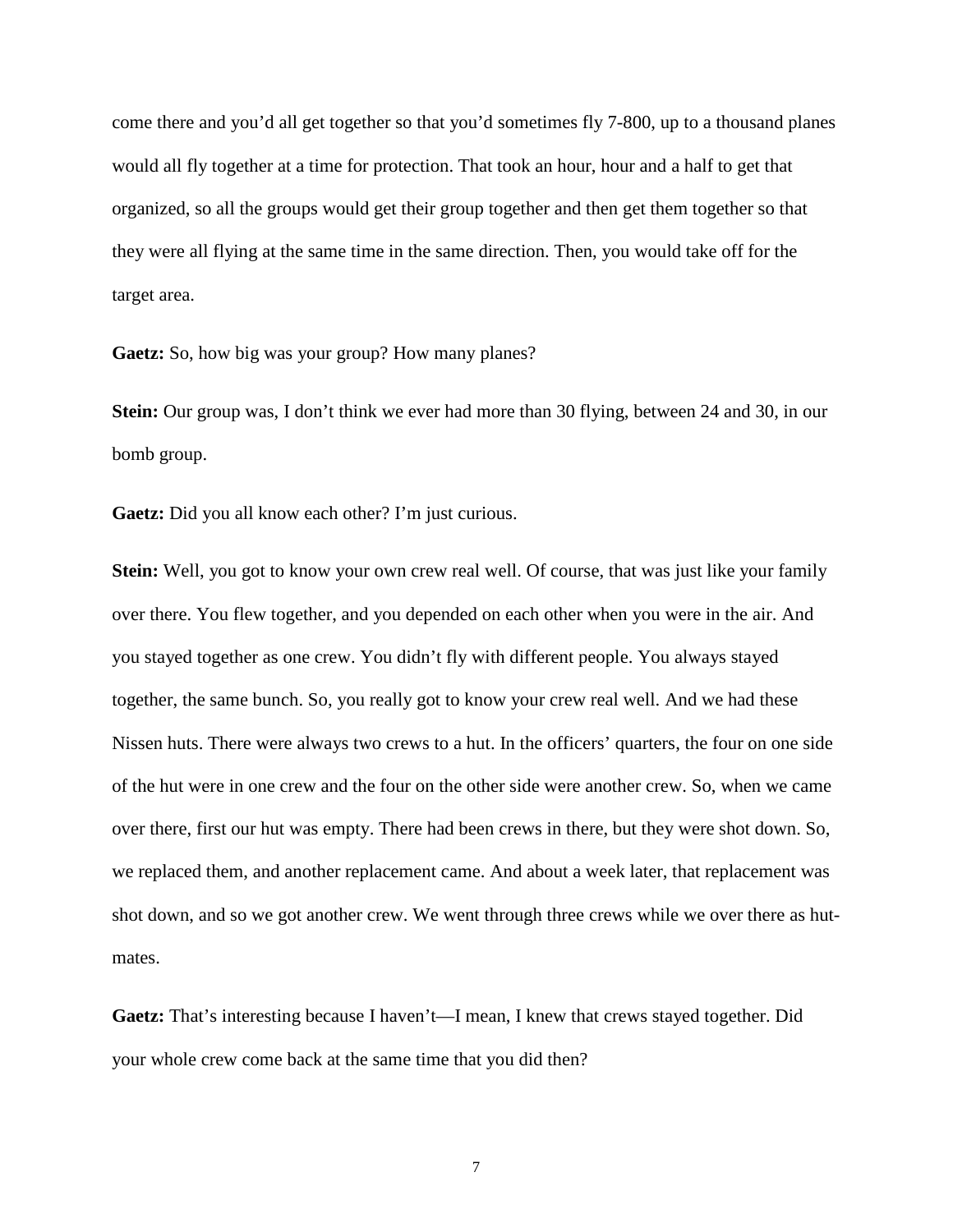**Stein:** Yes.

**Gaetz:** Were you all at the same time?

**Stein:** Yes. When we got back we scattered. After we got back we broke up. In fact, I didn't see any of our crew until about five years ago. There was a reunion at Dayton, Ohio. Margaret and I went down for that, and that's the first time I had seen the pilot and the bombardier since we split up. And now, just this summer, Herb Bradley, the bombardier, said, "We got to get together sometime." So, he got a hold of Jones, who was in Michigan at the time, and they came up here to Cold Spring, so we had a couple days together, the three of us.

**Gaetz:** Oh, that was nice.

**Stein:** After 42, 43 years, you know.

**Gaetz:** That's a long time.

**Stein:** Yes.

**Gaetz:** Okay. Can you talk about some of the missions you went on? You went on 32 of them. Were there any that stand out?

**Stein:** Well, some of them were easy runs others, but others, again, were—our first mission was to Friedrichshafen in south Germany, right close to the Swiss border. In fact, we flew over Switzerland coming from the south to hit Friedrichshafen. I don't know, it was cloudy, and we didn't hit what we wanted to hit. There were some airplane factories and stuff down there we were supposed to hit, and most of the bombs missed. I guess, we didn't hit it too well. So, I guess the Germans knew that we were going to be back. They knew that if you didn't do the job right, they knew you'd be back. So, about five days later, our second mission was the same place, and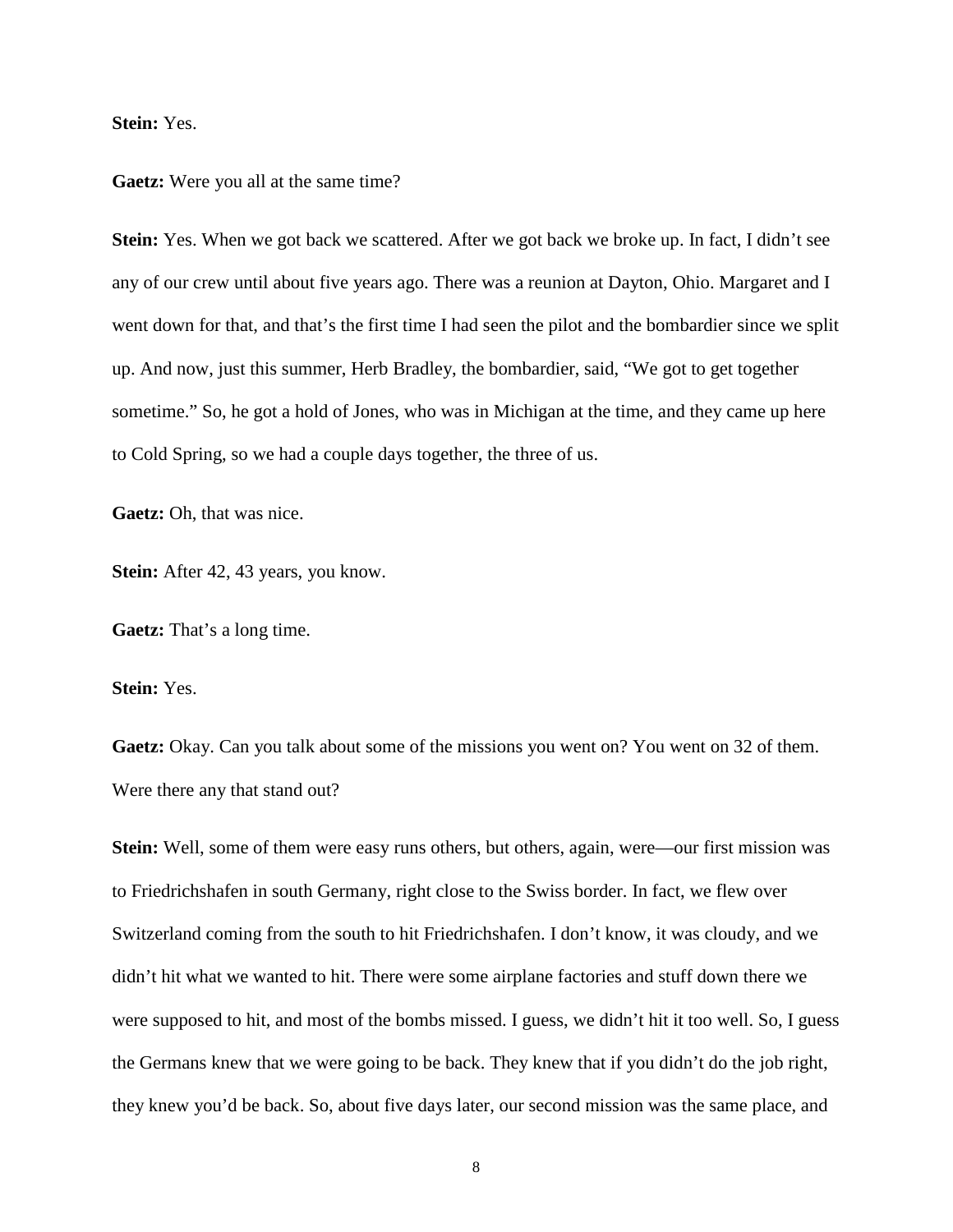then they had quite a bit of antiaircraft and fighter planes there waiting for us. And we did lose a couple planes, but it wasn't too bad. I think we lost two that got shot down that time. Then, of course, our worst mission was going to Brunswick on May 8, 1944. Brunswick had a ball bearing factory that they wanted to knock out. Apparently, the Germans were expecting it. They had the fighter planes. They had a lot of anti-aircraft. Our group flew with 24 planes that we got in the air that day, and seven of them were shot down over there. And two of us got back, but we had to bail out we were so shot up. Our plane had the hydraulics shot out. The front nose wheel was flat, that was shot out. And one engine wasn't going. So, when we got back, the pilot talked to the base commander. He said what should he do, should he try to land it on. And the worst part of it was one of the wheels, the hydraulics were out so you had to crank down your wheels for landing. So, we cranked down the right wheel. That came down nice and locked. Then we were going to crank down the left wheel, and the end of the cable came off. That had been shot off. So, we couldn't lower the one. The left one was up, and the right one was down, and the front one was flat, so you only had one wheel to land on. [both laugh] So, the commander said, "Well." Jones, said he'd give it a try to land it. He wasn't afraid to try to and land it. But then, they said we should all bail out and just the pilot and co-pilot should bring it in. So, that's what we did. We all bailed out, and the pilot and co-pilot brought it in on that one wheel. Of course, when it hit, the wingtip hit. Then, it was so smashed up, they never flew it again. It was used just for parts after that.

**Gaetz:** Okay. Did you have many missions that went all the way into Germany? Is that where most of them were?

**Stein:** Well, the percentage, it was about half and half, I guess. Half Germany and half occupied France, or something like that. We went to Berlin twice, I think.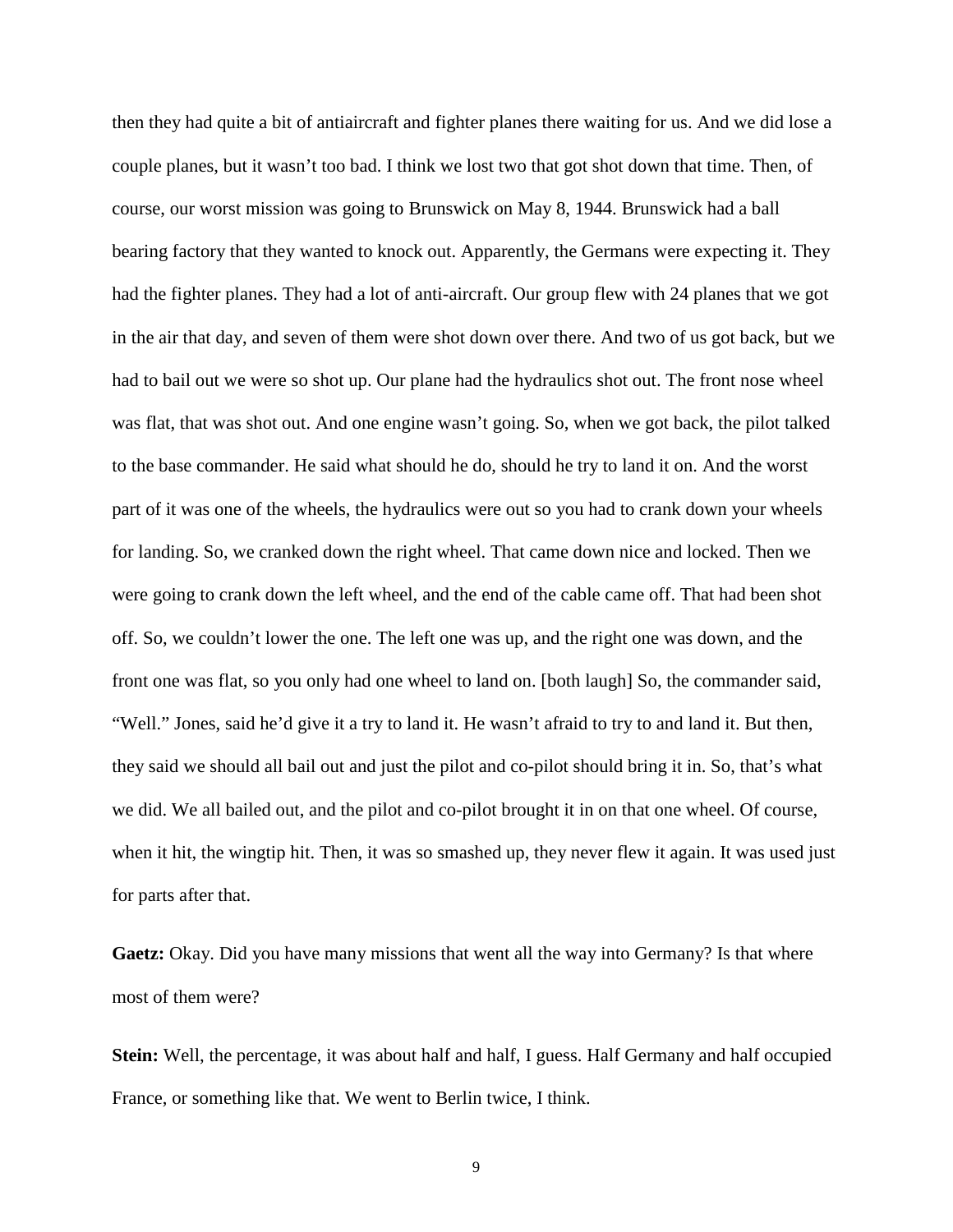**Gaetz:** Most of your missions were all day missions?

**Stein:** All day missions, yes. The British flew at night.

**Gaetz:** At night, yes.

**Stein:** And we flew all day missions.

**Gaetz:** Okay. Well, what did you think of your officers and officers in general, but your particular officers that you had?

**Stein:** Oh, I don't know. They seemed to know what they were doing. I never had any problem with any of them.

**Gaetz:** Did you think they were all pretty well qualified?

**Stein:** Yes. I think so. They were all young, I was 26 years old when I was out flying over there, and everybody called me the old man because I was by far the oldest one there, you know. In fact most of them were from 20 to 22. That's about the average age of the guys flying over there. And I was 26, so I was the old man. And of course, your commander and everybody else wasn't much older usually either. They maybe had one year more experience than you did. [laughs]

**Gaetz:** Did you think that your training was adequate, that you got good training to handle what you were going to do?

**Stein:** Under the circumstances, I think so. Your training had to come kind of fast. You know, they pushed you through a lot. They always tell the story about the one guy who dropped his pencil during class and he missed all of his second year algebra. [laughs] It wasn't quite that fast, but that's what the story goes.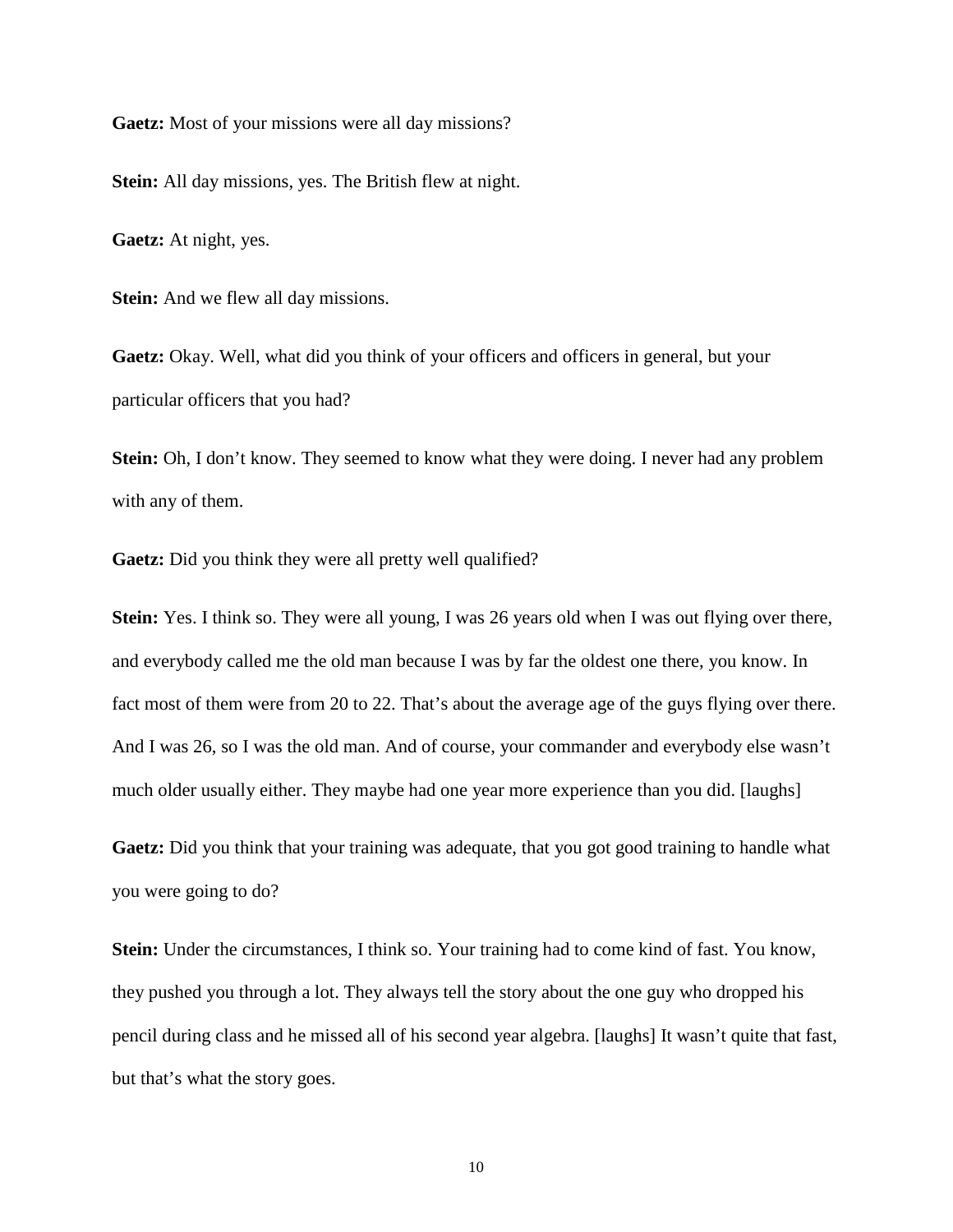**Gaetz:** Okay. You were stationed in England, but did you spend much time with the English people? Did you have a chance to do that?

**Stein:** Not just a whole lot, it seems like. Locally, you were on the base. We went to Norwich, England maybe half a dozen times or more, and you'd meet some people there. Then, you went to London three, four times. Of course, you don't really meet, most of the places you go all you see is more American servicemen is what it amounted to. You did get in contact with different ones here and there.

**Gaetz:** Did you think that you were adequately supplied? I remember working with one tape, and he was a pilot. He said his biggest complaint was that they didn't have enough ammunition, so they couldn't fly missions because they didn't have ammunition.

**Stein:** I wonder, was that Pacific?

**Gaetz:** It was in Italy.

**Stein:** In Italy?

**Gaetz:** Yes. And he said that was probably his biggest complaint, that they had a shortage of ammunition. Did you have any problems?

**Stein:** No, I can't say that we did. I'm sure we never held up a mission for any shortage that I know of. They kept us pretty well supplied.

**Gaetz:** Did they repair your planes when they could be repaired?

**Stein:** Yes. They seemed to be well trained, the crews.

**Gaetz:** What did you think of your plane, the equipment you had?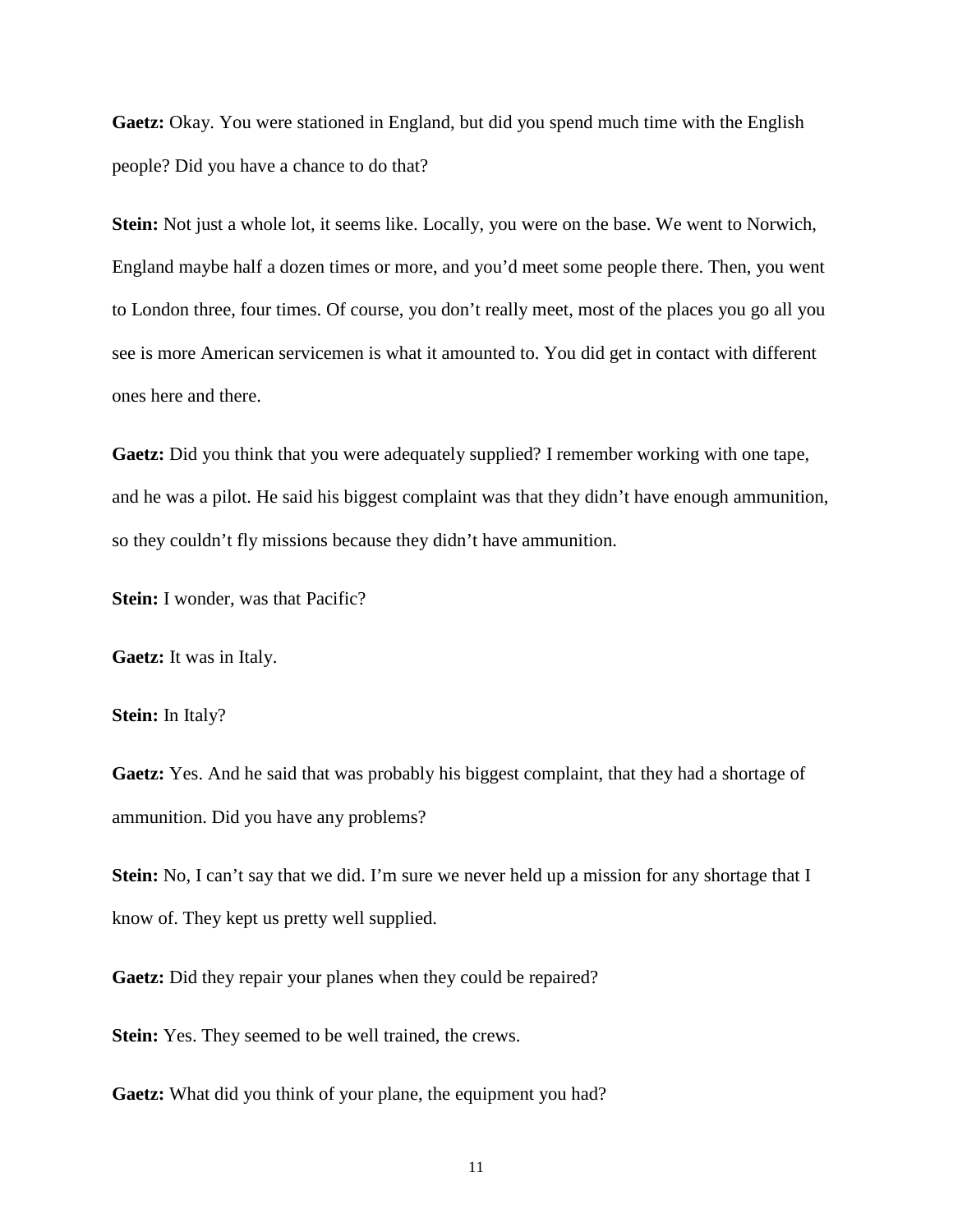**Stein:** Well, when I think of it now, it looks pretty antiquated, when you think of it, the way that they were put together and you had them loaded with bombs and loaded plump full of gas, then you'd go over there and get shot at. It didn't sound very safe. But I don't know, they were pretty dependable. They had those old Pratt and Whitney radial engines on them, and unless they really were shot up, as long as the engines kept going and you had a wing there you could keep flying, I guess. [laughs]

**Gaetz:** Did you think that you had adequate fighter protection and that all the time when you flew?

**Stein:** Oh, well, you'd always like more, I guess. [laughs] But no, I think they did a pretty good job. We had fighter protection most all the time, some places we went, we really didn't need fighter protection. Like we went a ways to southern France, right close to the Spanish border, which is a long flight down there, and the fighters couldn't have gone with us all the way but there was no opposition either. The Germans didn't have any fighters down there either. It was actually a quite uneventful mission, just a long time.

**Gaetz:** Oh, the "milk runs"?

**Stein:** It was a milk run, yes.

**Gaetz:** Okay. Did you have any fun? I mean, in the midst of war, what did you do for enjoyment? You must have had some free time.

**Stein:** Well, you'd go to the officers club and drink, I guess, play cards and maybe shoot darts. Then, they had dances at the base once in a while. Some of the English girls would come out, you know, and they would have dances. There wasn't really a whole lot to do over there.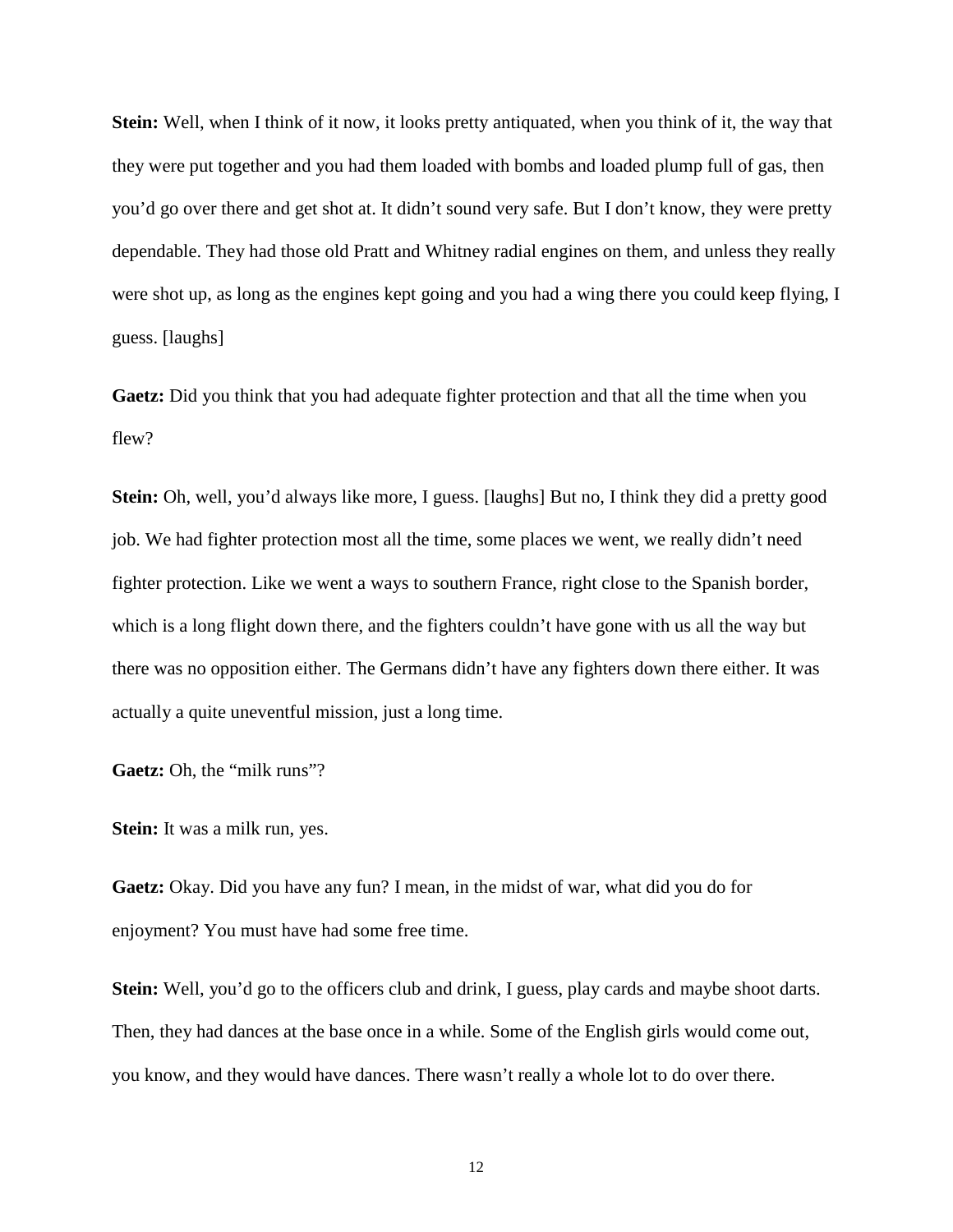**Gaetz:** Is there anything about your time in the service that you regret or that made you angry at the time or as you think back on it?

**Stein:** Oh, I guess at the time, sometimes you get disgusted with certain things.

## **Gaetz:** Like what?

**Stein:** Oh, I can't even offhand think of much. Like I say, I couldn't see being with the amphibians. We trained, and you'd get up in the middle of the night and you'd go on these boats and you'd sit out there all night bouncing around in the water. And toward morning, you go up on the beach, and then you were supposed to run up and set up your radio station. And I just first of all with bouncing on the boat, you'd get seasick out there all night, and then you were supposed to come on shore and set up a radio station and start communicating with whatever your setup was at the time. That was hard sometimes. You weren't feeling good in the first place and wet and cold. That's why I got out of that. I figured in the Air Corps, at least you'd have clean clothes and dry clothes most of the time. [laughs]

Gaetz: And then, you got so cold that you had to have six blankets. [laughs]

# **Stein:** Yes.

Gaetz: Okay. Would you do it all over again, knowing what you know now?

**Stein:** Under the same circumstances, I guess I would do it about the same way, if the circumstances were the same.

**Gaetz:** How did you feel about the war? I mean, did you think about the war itself? During the war, I mean, did you have feelings about what was happening?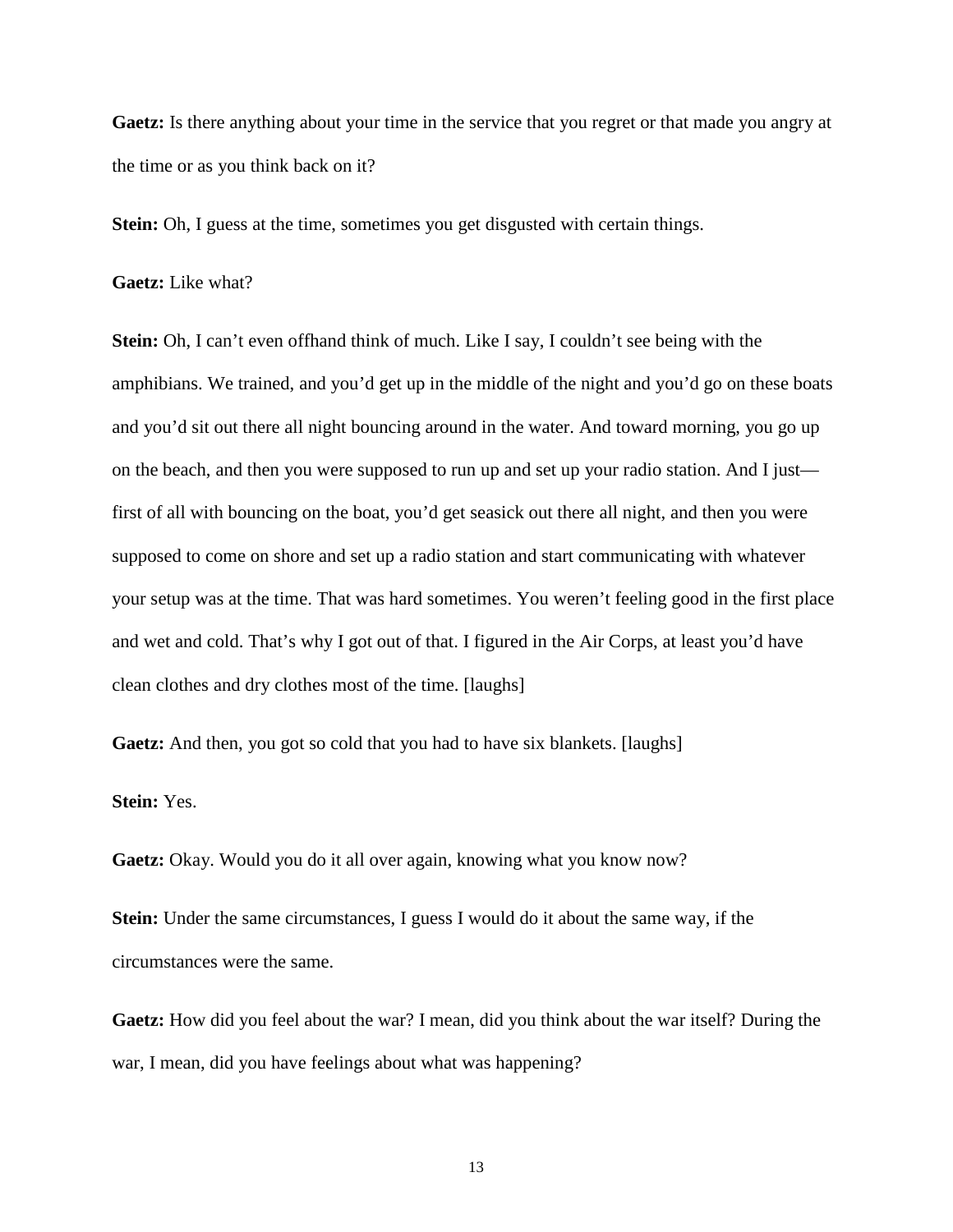**Stein:** Oh, not just really that much, I guess. Everybody was concerned with himself and his group and what they were doing, more so than the war in general. You just left that up to somebody else, I guess.

**Gaetz:** So that wasn't a conversation?

**Stein:** Not too much, no.

**Gaetz:** Okay. I have to ask you about your group commander. Who was that?

**Stein:** Well, for a while it was Jimmy Stewart.

**Gaetz:** That's what I heard, that you ate cake with him. [laughs]

**Stein:** Yes, and cookies, and homemade candy.

**Gaetz:** Was he much of a star at that point already? He was a general.

**Stein:** He was pretty well known, but he made most of his pictures actually after that. The big end of his pictures were made after that. But he had made quite a few pictures already at that time.

**Gaetz:** So, everybody knew who he was.

**Stein:** Oh, yes, sure.

**Gaetz:** What was he like?

**Stein:** I don't think he ever really acted. He was just himself. He was just the kind of a guy that he always was in the movies. I couldn't see really any difference. He was just being himself in most of the movies. That's pretty much the kind of guy he was.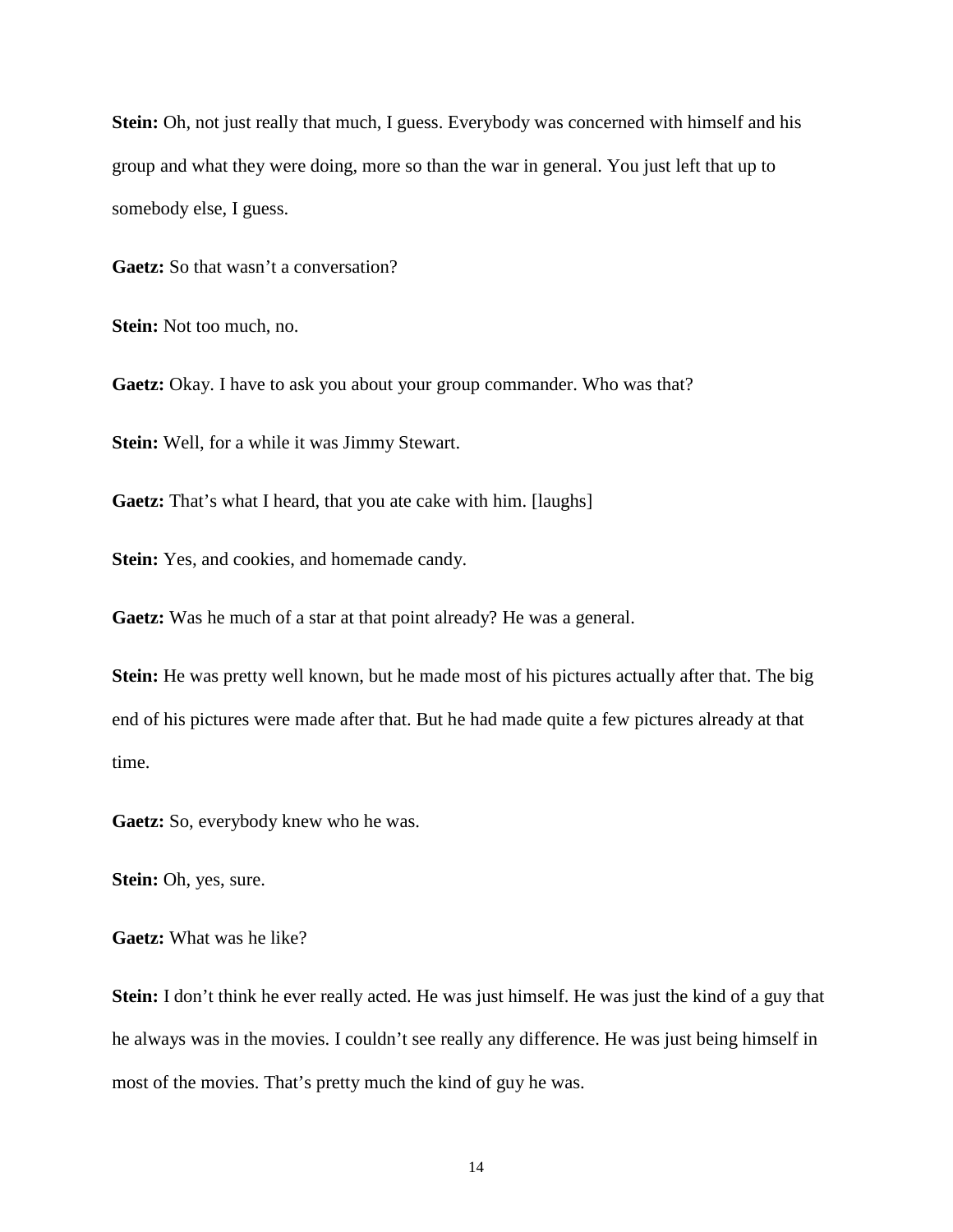**Gaetz:** Okay. I want to go back to missions. When you were out on a mission, what were your duties?

**Stein:** Well, I was a navigator, and I was supposed to keep track. I had to keep a log of where we were and where we were going. I was supposed to know at all times where we were in Europe in case it gets cloudy or you get shot at and an engine goes out and you have to go down, and a lot of time you had to get back to England by yourself. Ordinarily, you would just follow the leader, but a lot of times something happened and you would get broke up and then you would have to get back to England on your own. So, I had to know about where we were and what compass heading to take to get back and how to get back to our base.

**Gaetz:** So, you were plotting that all the time?

**Stein:** You kept keeping track all the time.

**Gaetz:** What were the other people doing on the plane? I mean, I've listened to other tapes, and they talk about what people on their planes were doing and how concentrated—I mean, there was no time for, even when you're flying a long time, everyone is so busy with their jobs.

**Stein:** Well, sure, the pilot and the co-pilot, they were pretty busy all the time because if you're flying in formation, it's pretty strenuous to just stay fifty feet in back and below this next plane where you're supposed to be. You have to always be watching that, and then there's other planes over here and here. If you don't watch, you could ram right into another plane. So, that was a pretty strenuous job for the pilot and the co-pilot. They would change off. They had a big job that went hour after hour, flying, not just take a heading on the compass and then fly because you had to stay in your section of the formation.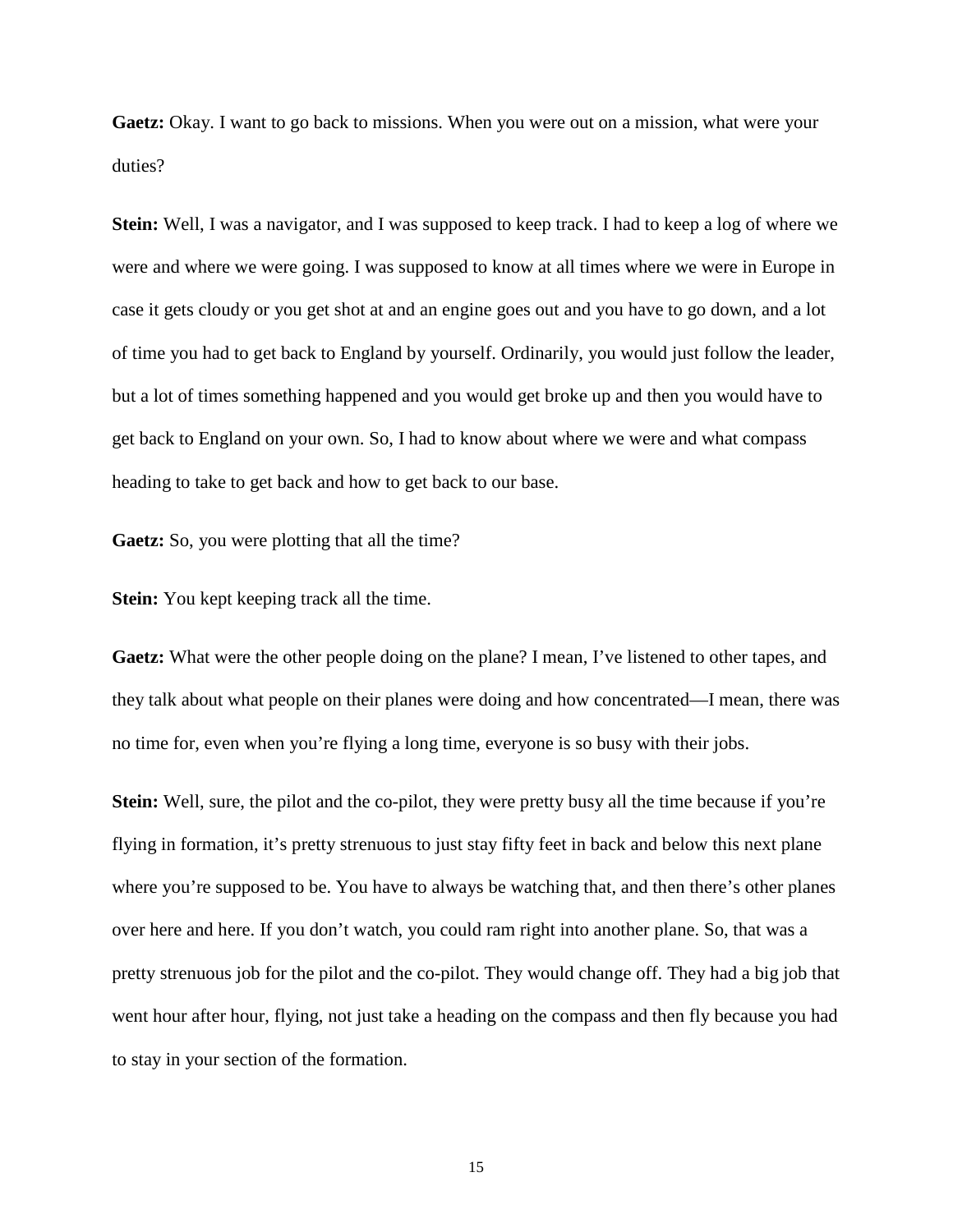**Gaetz:** Yes, I've heard people say they flew almost wingtips touching, you know. They were so tight at times.

**Gaetz:** Well, you didn't quite touch wings, but if you weren't watching that could happen real easy. Suppose the front plane moves a little bit and then the other plane moves, and then they go back and forth. And if you're not watching, then this plane might move over toward where you are, and if you just happen at that time to be straying over to the other side it wouldn't take much. And it did happen quite often that two would bump and probably both of them go down. They'd crash because they hit in formation. Not a whole lot, but it did happen.

**Gaetz:** Okay. Did anything every happen? I mean, you mentioned the time when you were hit and had to bail out of the plane. Were there any other incidents of that kind? Did your plane get hit more than that?

**Stein:** Oh, we had holes in the plane I suppose about half the times we flew, a little hole here or there. The flak was these big shells they would shoot up, and when they would get to your altitude they would explode. And all this shrapnel, these pieces of iron, would fly, and there was a lot of that. And you would hear it—clink, clink, clink—every once in a while on the plane, even if they shot above you and it would explode. A lot of time it would hit the plane, but it wouldn't really do any damage. You'd hear that, and then you knew they were shooting pretty close to you. [laughs] That time we were at Brunswick, there was one blast on the side of the ship that must have put a hole about that big, six to eight inches, and that hit right where the hydraulic lines were. So then, the hydraulic lines went out, so then you couldn't use the hydraulic brakes or the wheels or the flaps, lower the wheels and all that. That all had to be done manually then because of the hydraulics. Just last week when the bombardier was saying, that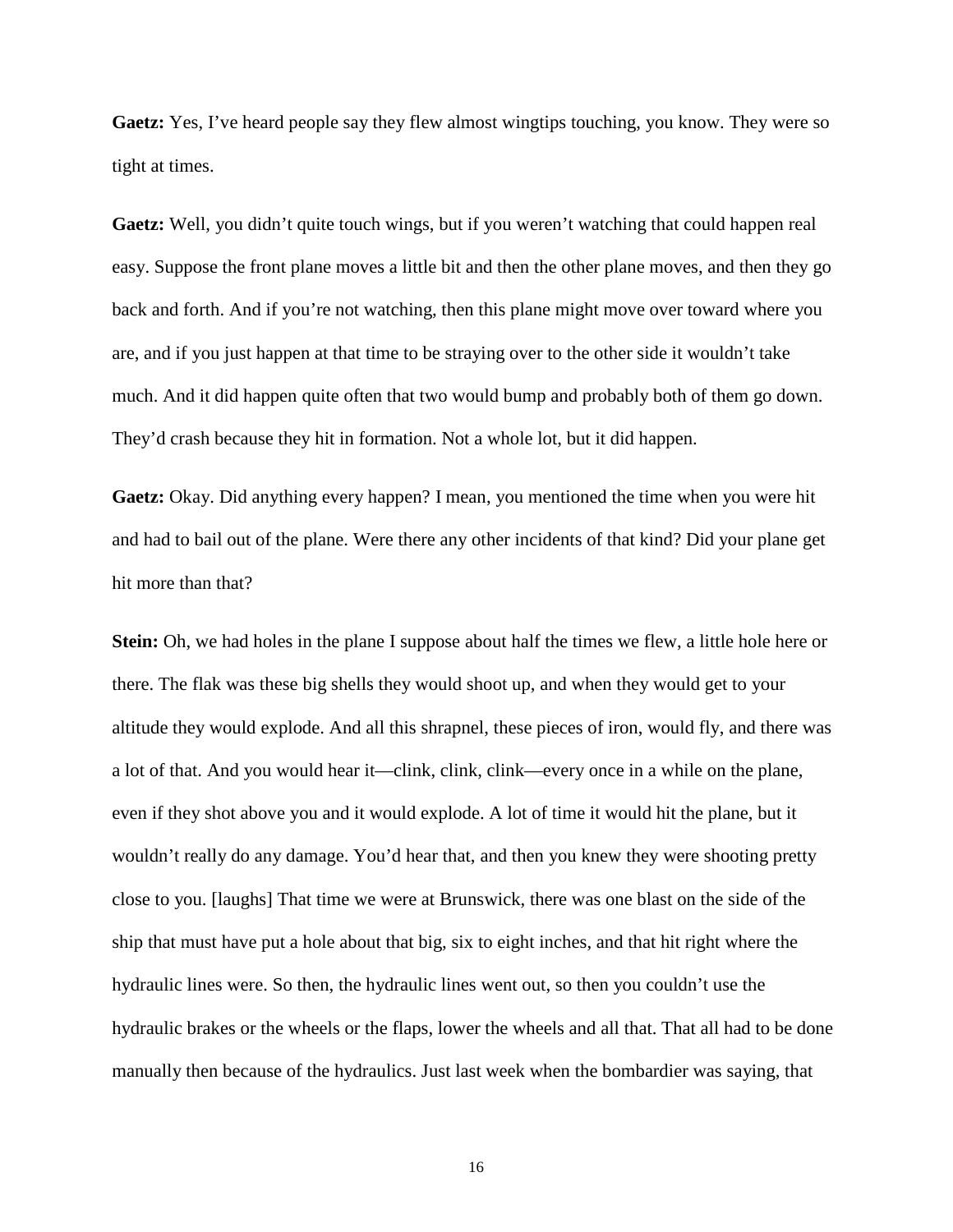time when they hit that hydraulic system, and it was spraying all that hydraulic fluid around, he thought there was a fire. He had the fire extinguisher. He thought there was a fire. It looked just like smoke, until he realized that it was hydraulic fluid. He had grabbed the fire extinguisher and was trying to put it out. After we got back from England, then we had it actually pretty soft. In Charleston, we were instructors, but you only had maybe an hour or two of classes in the day. The rest of the time, you could sit around the officers club or do pretty near anything you wanted to, go to town.

**Gaetz:** That's sort of your reward after.

**Stein:** Sort of, yes, I guess.

Gaetz: I've heard of a lot of people came back, especially flight crews, came back, and they were instructors after they came back.

**Stein:** Yes. That was a pretty soft job.

**Gaetz:** Okay. Okay, we're getting down to the end. You guys talk too fast, I think. [both laugh] Well, you cover everything really fast. Some fellows tell a lot of stories. I noticed that dad and Vic told stories as soon as a turned the machine on. [both laugh] Okay. We do ask one question about what you thought about the Vietnam conflict, having served in a war in everything, how you kind of felt. Some people say, "Well, it's not a fair comparison." But we figured that everybody has some feelings about that, and we'd just kind of like to know what a veteran from World War II thought about that and what they felt about soldiers who refused to go, or the evaders, the ones who went to Canada and that kind of thing.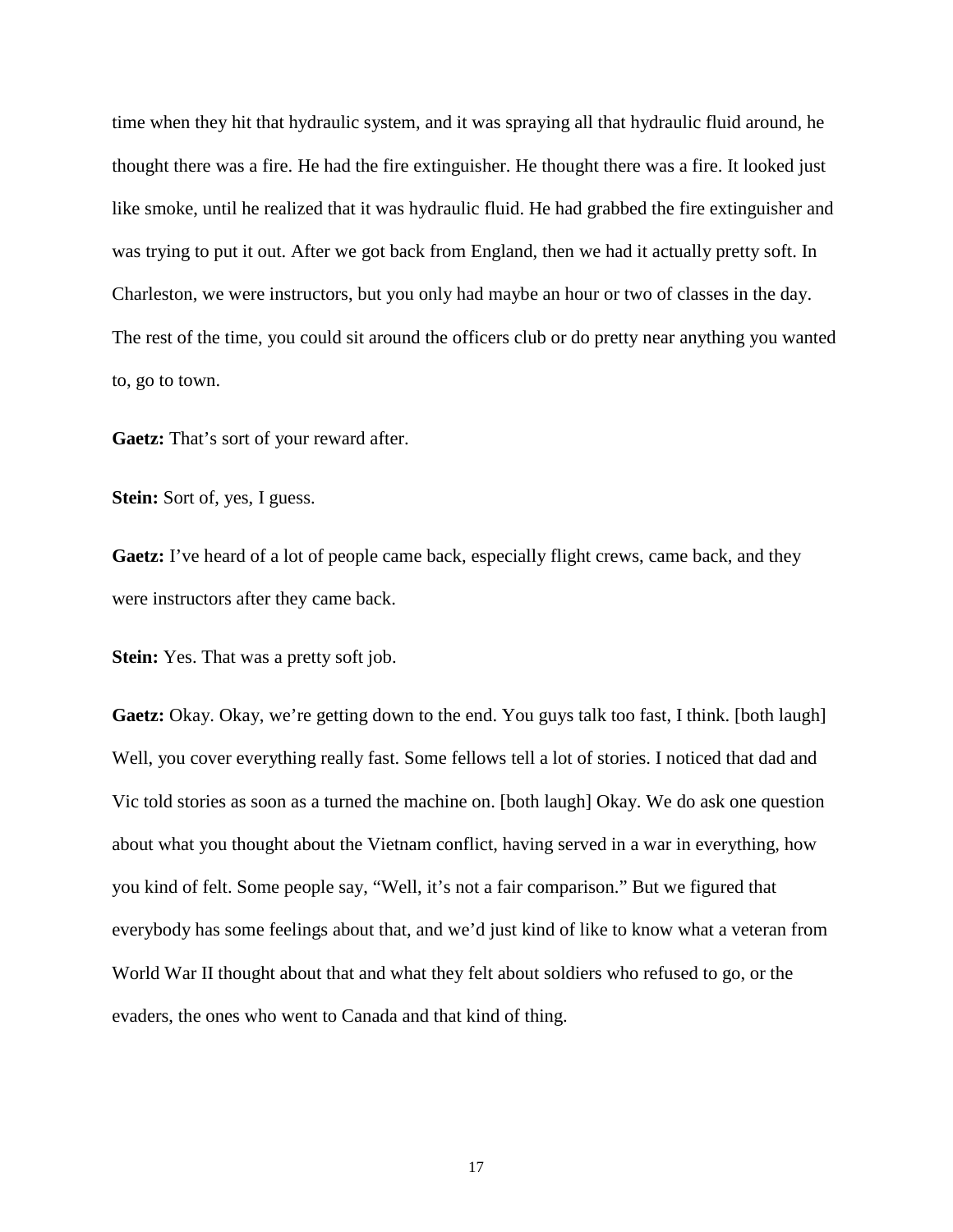**Stein:** Well, they say the Vietnam War was—and it was altogether different than World War II. Pearl Harbor was attacked, and everybody could see that we had to defend ourselves. There was a definite goal there, more or less. Whereas the Vietnam War, they just kind of went over there and they fought, and they didn't really know what they were fighting for, you might say. Even they said they wouldn't let them go ahead, and the policy was not to try to win the war just a delaying action or whatever they called it. And I can see where that would be pretty disgusting to go over there and fight in that kind of a war, in the jungle with not knowing who your enemy is or where he is a lot of times. We fought a much cleaner war, I guess. [laughs]

**Gaetz:** Yes. I think that's a common thread.

**Stein:** And I can see where some of the Vietnam veterans were down, pretty discouraged, much more so than we would have been in World War II because everybody pretty much understood what we were trying to do in World War II. There was no question about that. So many of them couldn't understand what we were trying to do in Vietnam, and sometimes I don't probably understand it either, just why we had to be over there. If we were over there, we should have gone over there and used whatever air power and whatever we had to win the war and get it over with instead of just piddling away with this delaying, holding action like we did.

**Gaetz:** What did you think about the guys who went to Canada, who chose not to go?

**Stein:** Well, I don't know. If that's the way they felt, I don't hold anything against them. I don't think there was that much of that in World War II. You never hear much of that. But Vietnam, I can see where a lot of them would do that. I don't know if I would have gone to Canada or not. I doubt it, but I don't really hold it against them.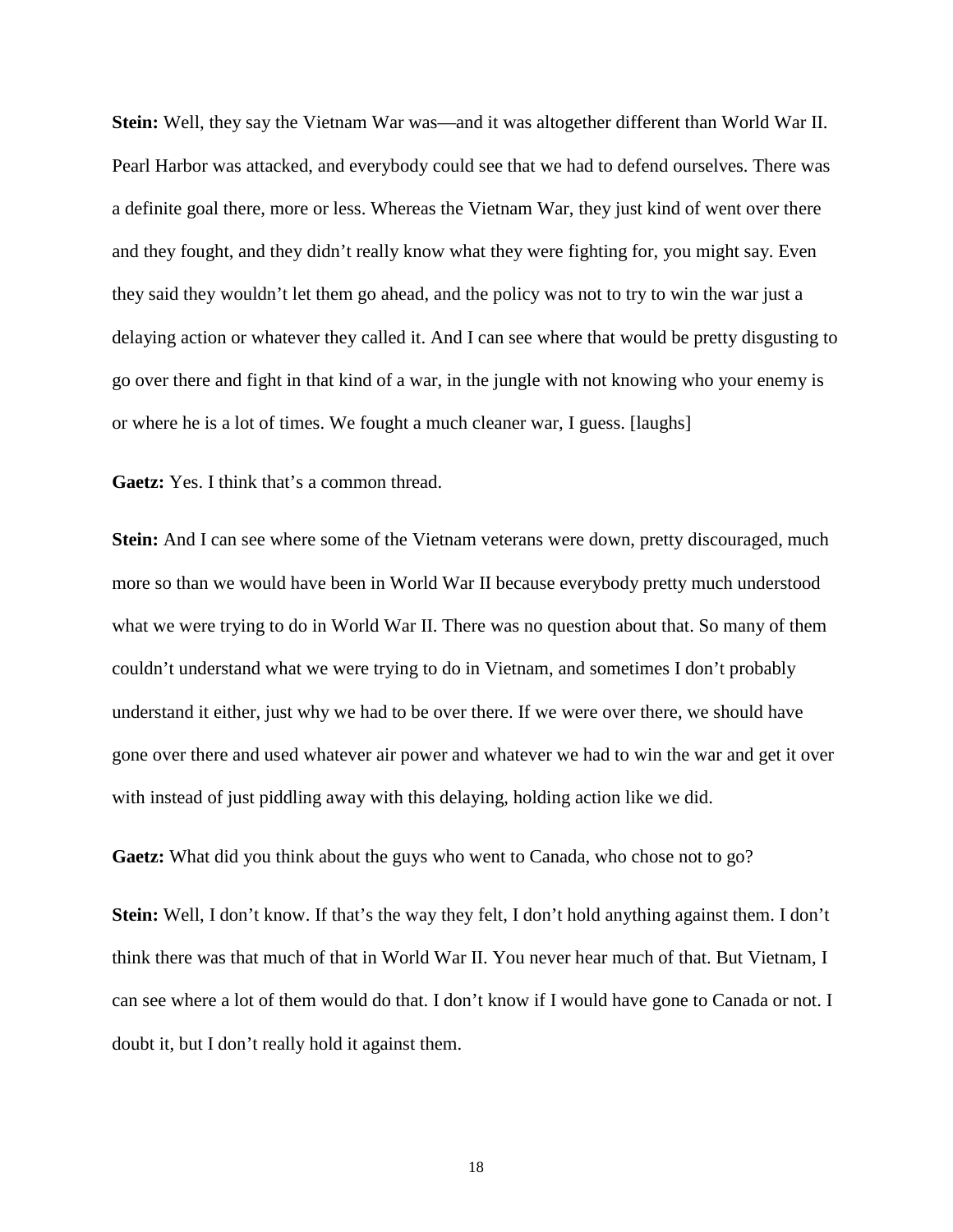**Gaetz:** I wanted to ask—I've asked for other people's responses to this. What did you think about after the war, when the United States—you know, the Marshall Plan and basically rebuilding Japan—did you have any feelings about that?

## **Unidentified woman:** Hi.

**Gaetz:** Hi.

**Unidentified woman:** How are you doing?

**Gaetz:** Oh, we're getting there, I guess.

#### **Unidentified woman:** Okay.

**Stein:** Well, I suppose, in some ways, we were probably too good. Like in Japan, we sent everything over there. We sent troops over there to defend them. They don't even have to have an army. They took all our aid, and they built up their factories and everything. And we kept supporting a large army over there and here for defense, and they didn't have to worry about any of that. So naturally, they could build up their industries much faster than what we did, and of course now they're our big competitors. I suppose, it was the humanitarian thing to do but still, economically probably, sometimes we wish we probably wouldn't have given them quite as much. [laughs] I don't think they expected that much when they surrendered. They didn't expect that kind of treatment because they had never heard of anything like that before, you know.

**Gaetz:** Yes. I think that was probably the first time.

**Stein:** Well, when they went into China or somewhere, they just took what they could, and there was never any question of any kind of reparation.